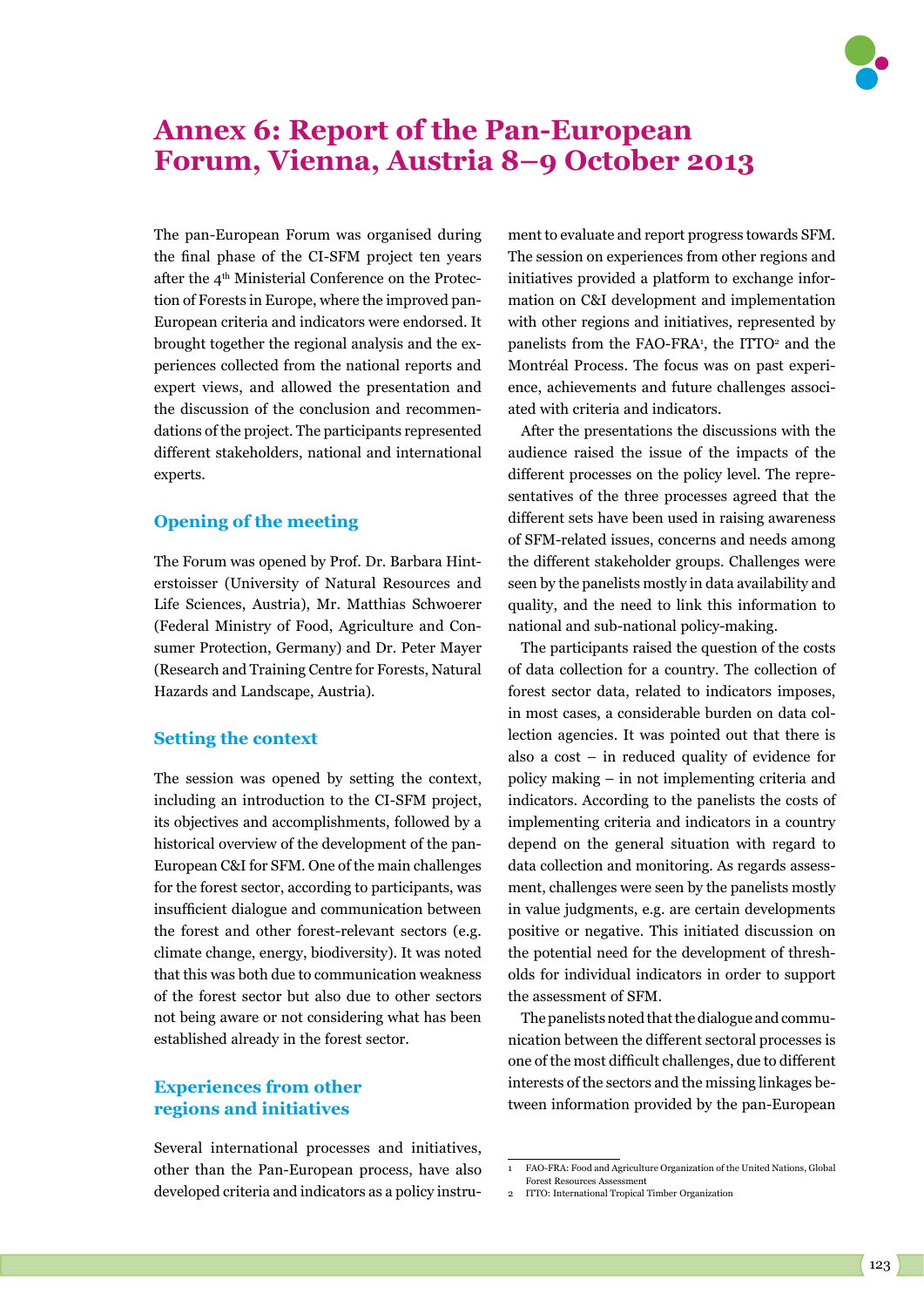criteria indicators and the changing needs of the other sectors. Progress on the dialogue and communication between international processes and initiatives was mentioned by the panelists, notably the Collaborative Forest Resources Questionnaire, a co-operative project between FAO, UNECE/FAO, ITTO, Forest Europe, and the Montréal Process. This questionnaire, a step to increase collaboration on forest reporting, is aiming at a reduced country reporting burden, and improved harmonization of definitions and data.

Finally, the role of the pan-European C&I as a tool for assessing progress towards sustainable forest management was discussed by the panelists also in the light of the Pan-European Operational Level Guidelines (PEOLG) that have influenced certification schemes, notably the PEFC (Programme for the Endorsement of Forest Certification), by providing reference frames and stimulating assessment procedures on local/regional levels. The panelists agreed that the C&I also had an influence on certification schemes in their regions. The major challenge identified was the identification of future user needs and the respective adaptation of the pan-European C&I. It was also highlighted that not all pan-European indicators are suitable for an assessment of sustainable forest management as they provide background or context information only.

# **National/sub-national perspectives on C&I implementation**

Since its introduction, the pan- European C&I have been used in a variety of ways in the different countries across Europe, e.g. monitoring, reporting, data collection, communication, policy formulation and other fields of application. During this session, on the basis of presentations by France, Montenegro, Russian Federation and Turkey, countries shared their experiences and demonstrated the varied application of the C&I for SFM at the national level.

The shared national experiences revealed that, different national socio-economic conditions, legal, policy and institutional settings as well as a varying level of awareness, human capacities and available resources are the major reasons for the different approaches to implementing C&I among the countries. Furthermore, during the discussion, several issues were raised:

- The driving force to initiate and carry forward the process of C&I implementation is not only the political will and commitment, but also the **cost-effectiveness** of collecting and analysing the information structured according to the indicators. Even though information on the costeffectiveness was not available for some of the countries, it was noted that the cost-benefit ratio of implementation is not favourable for some of the indicators and this requires further exploration. However, the cost and consequences of not implementing the C&I for SFM should be also taken into consideration.
- The respective roles of **data verification** and **validation** were also discussed, and some examples from the countries were given, highlighting the importance of information credibility in the process of C&I implementation at the national level.
- The idea of **composite indicators** was highlighted by a few participants, focusing on the need to measure progress of specific policy issues (e.g. biodiversity, profitability, protection) and have a balanced conversation/dialogue between interested parties (e.g. policy makers, researchers)
- Another aspect that was raised during the discussion concerned the fundamental question of **evidence-based policy making** and how it C&I can help **move from policy agenda setting to monitoring**.
- Although the pan-European criteria and indicators are not intended for use at the forest management unit level, the **indirect impact on forest management practice** was discussed. In particular, the importance of integrating international needs into national, sub-national and, when possible, forest management unit (FMU) level data collection systems was underscored.

Sustainable forest management and criteria and indicators are also used at sub- national level. In this context, a case study from Germany was presented. It revealed that the C&I use at sub- national level in Germany is at an advanced stage due to the use and consideration of both the pan-European C&I and the derived sub-national sets. In the framework of the CI-SFM project, the different modes of C&I implementation have been explored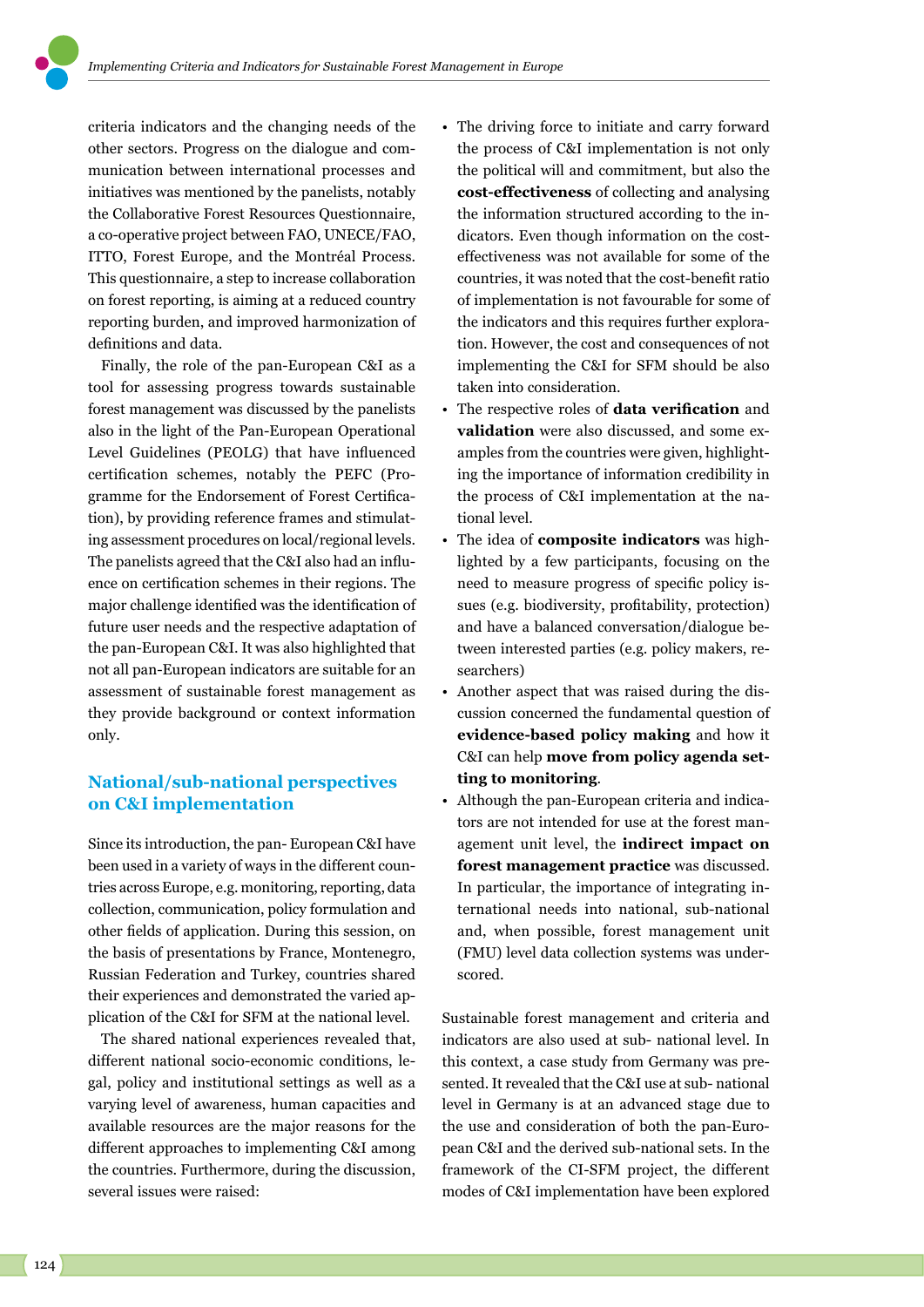

## **Synthesis of the cumulative findings and lessons learnt from the past**

During this session, the cumulative findings from the CI-SFM project were presented. The major focus was on the current status of C&I implementations and the main trends associated with the various fields of applications. The findings presented were seen by the majority of those who took the floor as a good basis for further improvement and advancement of the pan-European C&I implementation. The discussion revolved around two main aspects:

- **• Objectives of the pan-European C&I** many participants agreed on the use of the criteria and indicators in providing a common description of sustainable forest management. When they were drafted, the current indicators were expected by some to be used primarily in a national context and not for international comparisons. However, assessment of sustainable forest management in an international context was now welcomed by many experts. An emphasis was placed also upon the need for defining clear long-term objectives and thresholds. It is clear that the C&I can serve as an assessment tool, but this will require a broad agreement on a common interpretation of the indicators to reach a common understanding and identify the benefits of such an approach.
- **• Communication with and provision of information to other sectors**- the reflections were centred on the challenging task of communicating forest relevant information to the other sectors. Communication is about listening as well as talking, and the different audiences should be taken into account, e.g. who is our target audience and what are their demands? However, many agreed that communication is a two way process and posed the question of how the other sectors try to harmonize their definitions with the forest sector.

## **The future of the pan-European C&I set in a changing policy environment**

In order to examine the future of the pan-European set in a changing policy environment, the major focus of this session, including two panel discussions, was on identifying the needs and potentials for further improvement and enhancement of criteria and indicators and their applications.

#### **Expert panel on forest information use**

The objective of the expert panel on forest information use was to provide a platform for experts in the field to share their views and opinions and to stimulate discussions in relation to the expectations of institutions, organizations or processes which may have use or need for forest indicator information, inside and outside the forest sector. In particular, the focus was on how the forest sector could supply better information to meet the biodiversity, energy, private owners and for statistical demands.

The C&I for SFM are seen by the environmental sector more as a tool for the forest sector. And progress towards inter-sectoral co-operation between different sectors on European level can be noticed, namely in the SEBI<sup>3</sup> process. The SEBI process, involving different sectors e.g. environmental, forest and the agricultural sector, aimed at assessing progress towards the goals of the Convention on Biological Diversity and was built around its focal areas and addresses key policy questions for decision makers. According to the panelist the development of the 26 specific biodiversity indicators was seen as challenging, because of the different sectors' objectives and goals.

Considering more closely the specific needs of other sectors on forest information and recent policy developments in the European forest sector in relation to sustainable wood fuel production, a panelist noted challenges for the forest sector in general and the C&I for SFM in particular. According to the panelist, end users and consumers ask whether biomass is sustainably produced or not. This question is difficult to answer, partially because wood fuel is imported also from outside Europe. But a few key indicators (for instance

<sup>3</sup> SEBI: Streamlining European Biodiversity Indicators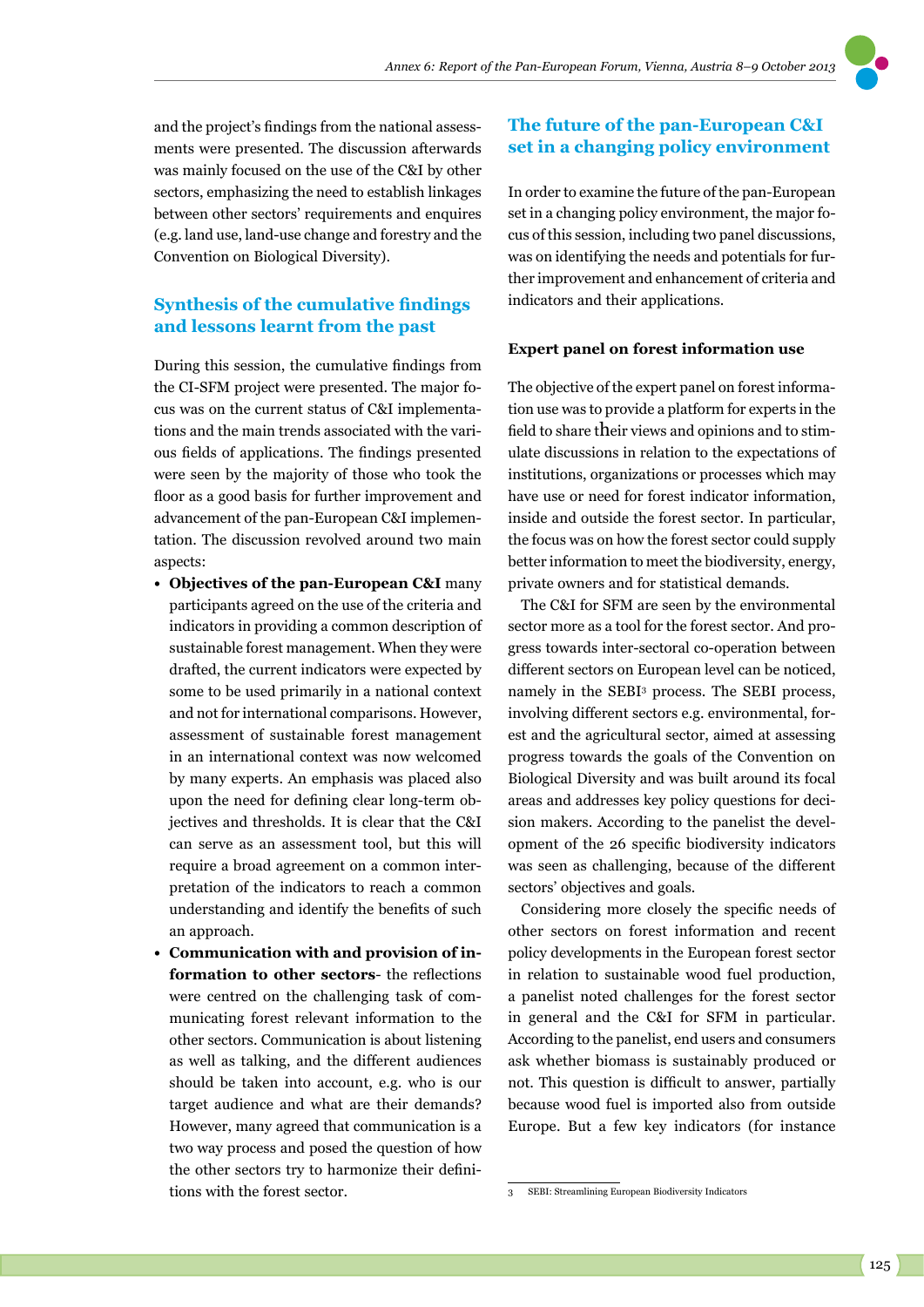related to biodiversity and carbon neutrality) as well as chain of custody might prove sufficient.

The European forest owners' organisation uses key figures of C&I for SFM for dialogue and communication of forest sector trends and changes of forests and their management. Nevertheless, convincing the general public that European forests are sustainably managed remains a challenge.

Another panelist expressed the need for better communication between the different data providers to minimize uncertain data quality and inefficiency of data provision (e.g. data on biodiversity was mentioned). Concerns were raised on the reporting period of 5 years, which is applied currently, as annual data were needed for "green accounting" purposes. Comprehensive and realistic time series over a longer time period were suggested by the panelist in order to make significant statements about changes and trends, which could lead to a more focused discussion on achieved targets towards SFM.

According to the panelists future challenges for the pan-European C&I set include ecosystem services, value of natural capital, green jobs and green economy, sustainably produced biomass and finding the right label for SFM.

## **Expert panel on future prospects of C&I development**

The expert panel on future prospects of C&I development, represented by two national experts and by PEFC4 , provided a platform for discussions on the further development and implementation of the pan-European C&I for SFM. Attention was given to the future structure and content of the pan-European set as well as the future of the set in a changing policy environment.

The panelists were asked how the quality of the indicators could be improved. The panelists noticed challenges for a subset of the indicators, due to the fact that those indicators are not assessed by national forest inventories or that national statistics are not compiled on these indicators. In order to tackle this challenge, the panelists see the need to further develop methodology, terminology and definitions in order to improve the quality of the

pan-European C&I for SFM. The MCPFE technical guidelines were mentioned in that context.

On the question of whether the quality of each indicator is still sufficient to cover current and future needs the panelists see the need to revise the set and to verify if an indicator is producing relevant and meaningful information. The panelists see also the need to include new indicators (e.g. certified forest area, volume of illegally logged timber, budget for research on climate change adaptation) and/ or modifying existing ones in order to maintain a viable, up-to-date and widely accepted indicator set. Nevertheless, the panelists proposed moderate changes to the C&I for SFM. Furthermore, the need to develop composite indicators to address specific policy and emerging issues (e.g. future energy needs) was raised and emphasized by the panelists.

The discussions continued on the need to compare the costs of revising, expanding and implementing a new C&I for SFM set with the benefits in terms of improved policy, information and communication. The participants stressed that it might be difficult to identify current emerging needs, and that these would not be "emerging needs" in the future. In addition, the importance of data interpretation (jointly with other sectors) and the need to monitor trends over time was strongly emphasized.

The panelists were asked how in their view a misinterpretation of an indicator under different objectives could be avoided. The panelists see the difficulties in finding a common interpretation for C&I as regards to definitions and targets. Therefore, the panelists see the need to define common objectives and corresponding targets for the C&I for SFM.

Finally the panelists were asked if they see the indicators as a meaningful tool to provide overall holistic picture on SFM for a country. The panelists stressed the need for comprehensive time series over a longer time period to make significant statements about changes and trends, which could lead to a more focused discussion on achieved targets of a country and its short-and long-term objectives.

Following these panel discussions, the forum was informed that on 20 September 2013 the European Commission had proposed a new EU Forest Strategy which responds to the new challenges facing forests and the forest sector. The new Strategy gives a new framework in response to the **increasing demands** put on forests and to significant **societal** 

<sup>4</sup> PEFC: Programme for the Endorsement of Forest Certification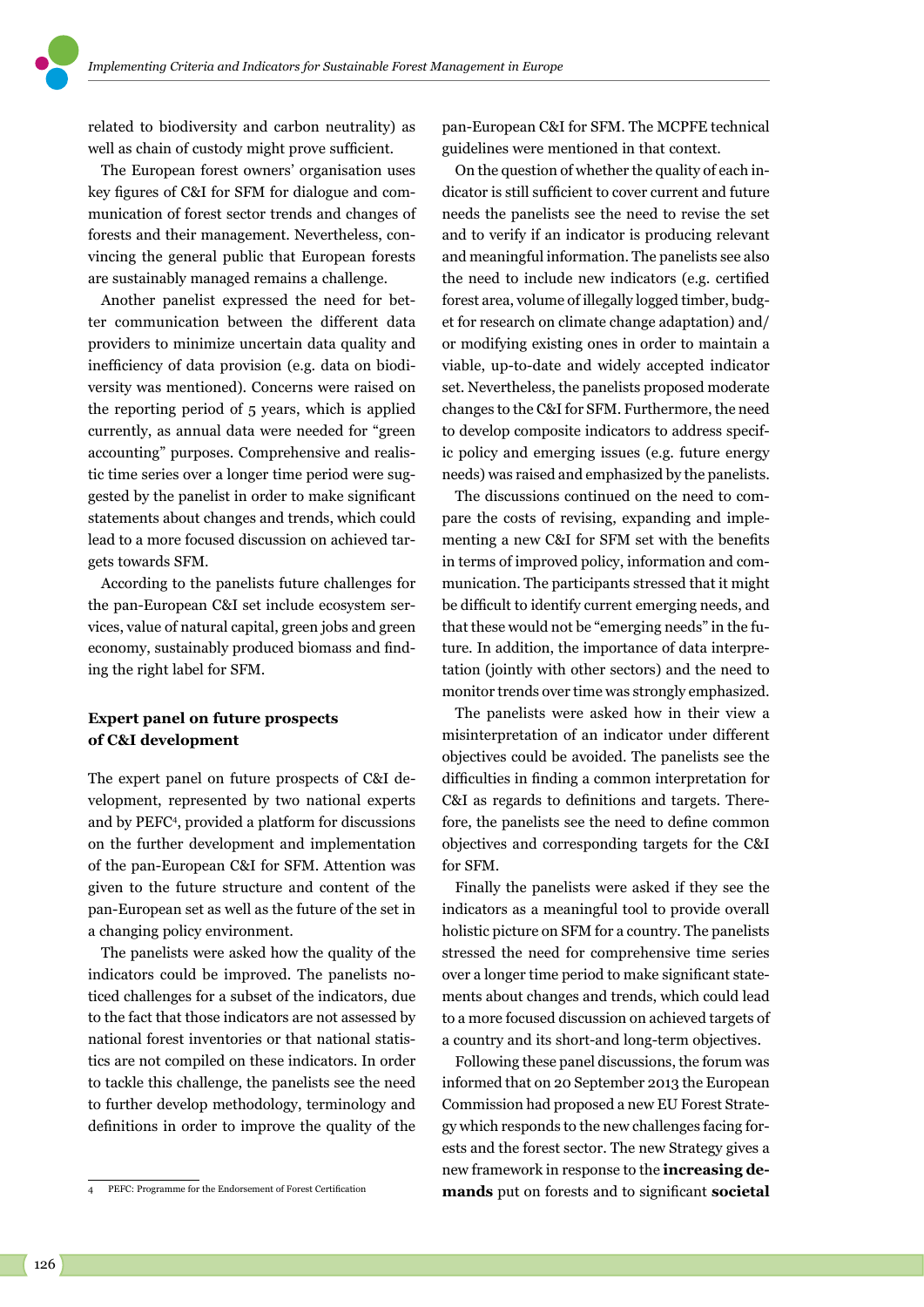**and political changes** that have affected forests over the last 15 years. It incorporates the following major principles: sustainable forest management, resource efficiency, and global forest responsibilities, promoting sustainable consumption and production of timber products. In this context, the European Commission is working on developing sustainability criteria for biomass which would assure that the raw material (wood, or other biomass, etc.) comes from a sustainable source.

## **Conclusions and the way forward**

This session aimed at exploring the way forward of how the forest sector could supply information and how the pan-European C&I for SFM could be further integrated and adapted to address crosssectoral needs at the different levels. The session started with presentations of the CI-SFM project's recommendations for the C&I implementation at pan-European, national and sub-national levels.

## **CI-SFM project's recommendations for implementation at national and sub-national levels**

Regarding the recommendations for implementation at national and sub-national levels, the discussion centred upon the following issues, which will be taken into consideration for the final version of the report.

- **• Integrate and involve other sectors to future C&I for SFM workshops:** This would allow for strengthening cross-sectoral linkages, enhancing information provision to the other sectors and hence reducing the possibility of indicator misinterpretation by the other sectors. Nevertheless, the use and the objectives of the indicator set have to be first clearly defined.
- **• Sequence of activities (i.e. workshops):** The timing of the future workshops is important, especially in relation to national and subnational levels. It would be advisable to conduct some workshops before a potential revision of the indicator set. This would stimulate and prepare the participants to take a part also in the revision process. Once the revision is completed, it would be beneficial to continue national level consultation to raise awareness and explain any potential change.
- **• The Legally Binding Agreement and the pan-European indicator set:** It remains to be clarified how the pan-European indicator set would be affected by a potential legally binding agreement, in light of the outcomes of the currently ongoing negotiation process.
- **• Integrate and involve forest owners:** It would be desirable to involve the forest owners in relevant meetings and discussions. However, the question is whether they would be interested in such information and what level. This could be further explored.
- **• Smart use of the criteria and indicators**economise on studies and research in order to connect the different forest sector layers correctly.

# **CI-SFM project's recommendations for C&I implementation at pan-European level**

There were several comments in relation to the recommendations for C&I implementation at pan-European level:

- **• Objectives of the set:** The working definition consists of five major applications, which would serve as a basis for the discussions when reviewing and defining the objectives of the pan-European set. In addition, it was noted that it would be advisable to provide also guidance for implementing C&I for SFM at national level. Furthermore, it was emphasised that the pan-European criteria and indicators set is only one of the SFM tools and that this should be taken into account when the other tools are discussed.
- **• Revision of the set:** The majority of the participants widely acknowledged the need for revising the pan-European C&I due to various challenges associated with the current use and implementation of the C&I (e.g. emerging new issues and policy developments, lack of data for some of the indicators, suitability for an assessment of SFM, overburdening in reporting duties, lack of cross-sectoral communication). This should go hand in hand with developing updated guidelines to improve both data collection and interpretation. Preferably, the criteria should remain unchanged since they are established in the currently negotiated legally binding agreement on forests in Europe and provide the conceptual frame for SFM. Furthermore, the revision of the